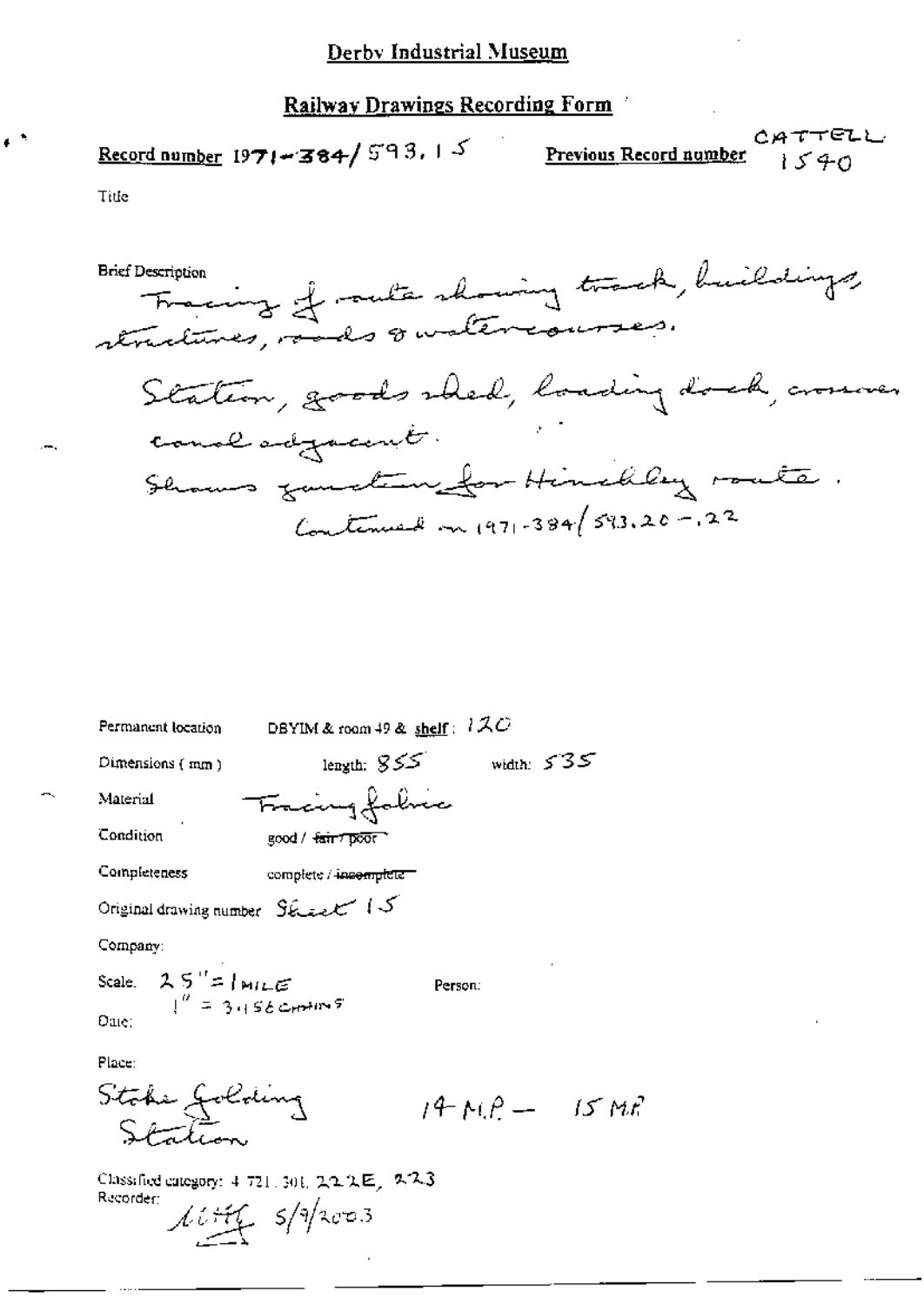# Derby Industrial Museum

# **Railway Drawings Recording Form**

Record number  $1971 - 384$ / 593.20

CATTELL<br>Previous Record number 1540

Title

Tracing of rule showing track, buildings, Roate to Hinkley. Askley Couch adjoint.

| Permanent Iocation                                        |                                       | DBYIM & room $49$ & shelf: $170$ |              |  |
|-----------------------------------------------------------|---------------------------------------|----------------------------------|--------------|--|
| $Dimensions$ ( $mm$ )                                     |                                       | length: $855$                    | width: $535$ |  |
| Material                                                  | Fracing folic                         |                                  |              |  |
| Condition                                                 | good / fair / pour                    |                                  |              |  |
| Completeness                                              | complete / <del>-incomplete</del> ''' |                                  |              |  |
| Original drawing number $S\&subz \subset \mathcal{Z}$ $O$ |                                       |                                  |              |  |
| Company:                                                  |                                       |                                  |              |  |
| Scale $2.5'' =  m\mu_{E} $<br>$1'' = 3.656$ CHAINS        |                                       | Person:                          |              |  |
| Dще;                                                      |                                       |                                  |              |  |
| Place:                                                    |                                       |                                  |              |  |
|                                                           |                                       | $\sim$ 15 M.P. $-$ 16 M.P.       |              |  |
|                                                           |                                       |                                  |              |  |

Classified category: 4-721, 301, 2-2-3 Recorder:  $11446$   $5/9/2003$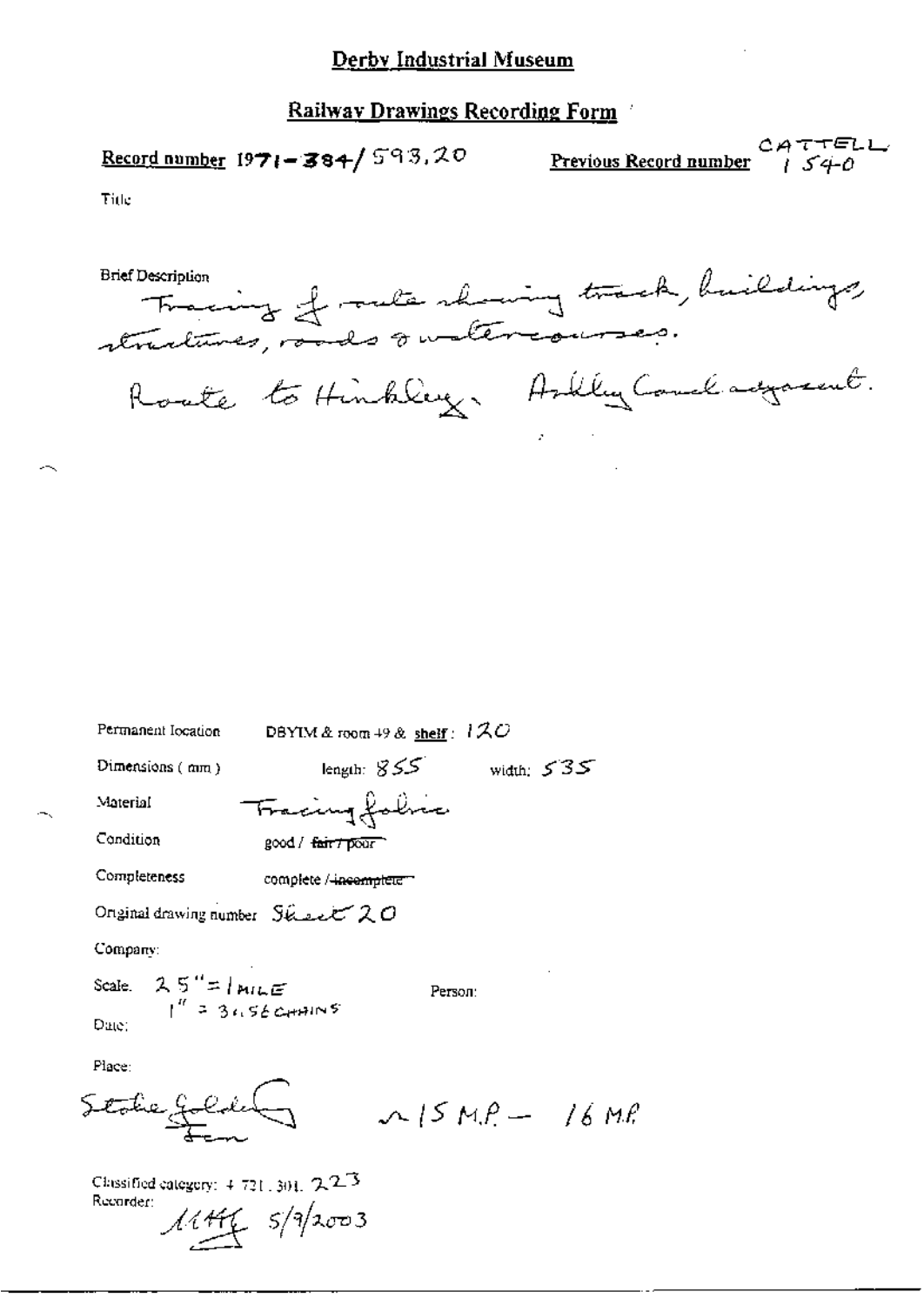Railway Drawings Recording Form

Record number  $1971 - 384 / 593$ , 2

CATTELL<br>Previous Record number (540

Title

 $\overline{a}$ 

Tracing of route showing track, huildings, **Brief Description** 

 $\mathcal{F}$ 

| Permanent location                                 | DBYIM & room $+9$ & shelf: $1 \text{ } \mathcal{A} \text{ } C$ |                  |
|----------------------------------------------------|----------------------------------------------------------------|------------------|
| Dimensions $(mn)$                                  | ككك :length                                                    | width: $535$     |
| Material                                           | Fracing folice                                                 |                  |
| Condition                                          | good / <del>Eair / poor</del>                                  |                  |
| Completeness                                       | complete / incomplete                                          |                  |
| Original drawing number $S_{\⊂>z \⊂>1$             |                                                                |                  |
| Company:                                           |                                                                |                  |
| Scale: $25'' = 1$ milles<br>$1^6 = 3.156$ carriers | Person:                                                        |                  |
| Date:                                              |                                                                |                  |
| Place:                                             |                                                                |                  |
|                                                    |                                                                | 16 M.P. — 17 M.P |
|                                                    |                                                                |                  |

Classified category:  $4-721$ , 301,  $2-2-3$ Recorder:

 $11.4465$   $5/9/2003$